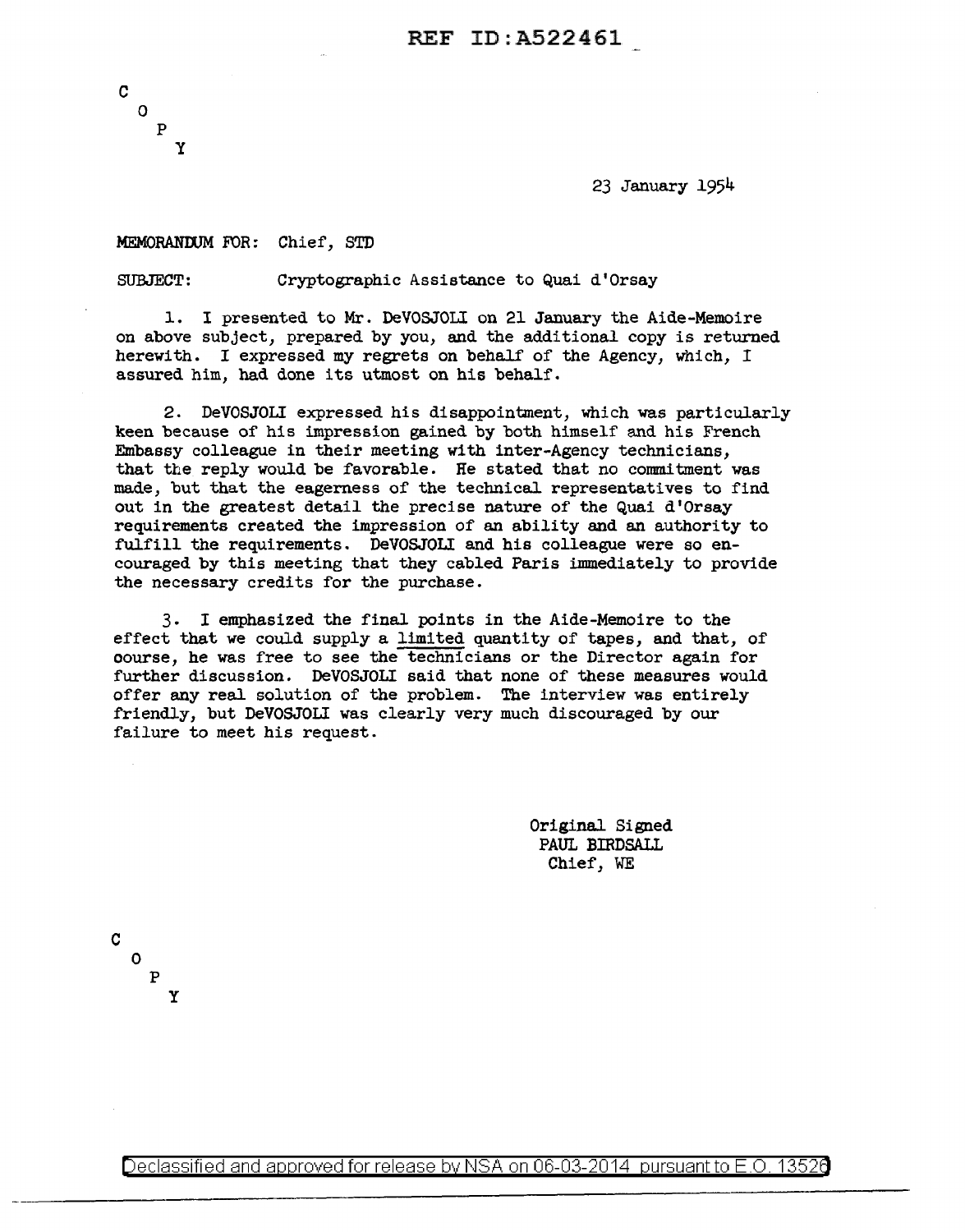## REF ID:A522461



## AIDE MEMOIRE ON THE SUBJECT OF CRYPTOGRAPHIC ASSISTANCE

### TO THE

## FRENCH FOREIGN OFFICE

When your requirements for communications security equipment were described to us some time ago, we examined those requirements very carefully, studying them in the light of and in connection with similar requirements of our own. We have reported to the Director of Central Intelligence on our findings and he has asked that they be given to you.

First, *we* examined the crypto-equipment requirements of various U.S. Agencies in order to ascertain the similarity between their requirements and yours, and the means by which those requirements are to be met. Then we examined the development and production schedules to discover in what way and when the requirements would be met. We asked these Agencies to study carefully what changes might be made in the production schedules of equipment in production, to see if some equipments destined for them could be diverted to meet requirements of the French Foreign Office.

Unfortunately, in those cases where equipments might be suitable for your needs, we have found that commitments to meet requirements are quite firm, and that it does not now appear that equipments can be diverted to meet your requirements in less than 30 to 36 months, and we cannot now give you any assurance

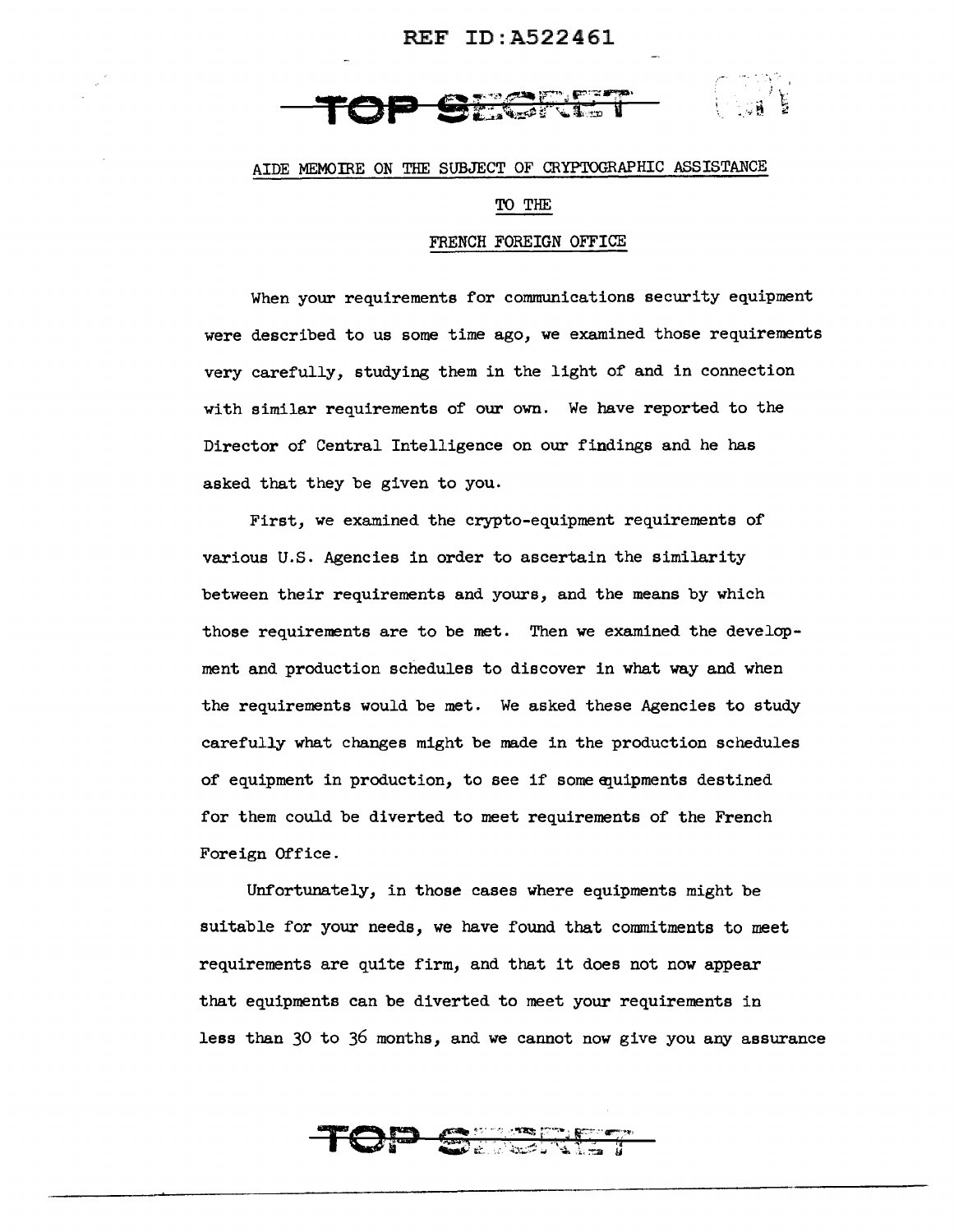even of this. Since new equipments which might meet your requirements will not be available for quite some time, we looked at older equipments still in use to see if any of these equipments could be made available. Here again we found that, although in most cases the equipments were old, all are in use. Furthermore, there is an actual need for additional equipments of this type which even we ourselves do not have. These are the results of our earnest study of ways and means to assist you and, unhappily, it appears that they are of a negative character.

In exploring the problem, various U.S. Agencies have suggested that you might wish to examine commercial sources, the existence of which you may know, but in order to make this certain, we feel it advisable to mention them.

For example, there is the firm of Dr. Edgar Gretner, Elektromeckanik und Licht-tecknik, Zurich, Switzerland. Although we are not familiar with the product of this firm, we think it might merit your investigation if you are not already acquainted with it.

We wonder if you have explored the possibility of using one-time tapes - a system which NATO uses, and which has been found generally satisfactory. If you decide to use tapes, you will need not only the tapes themselves, but also the "mixing" mechanism to permit their use with teletype equipment,



- 2 -

*COM*